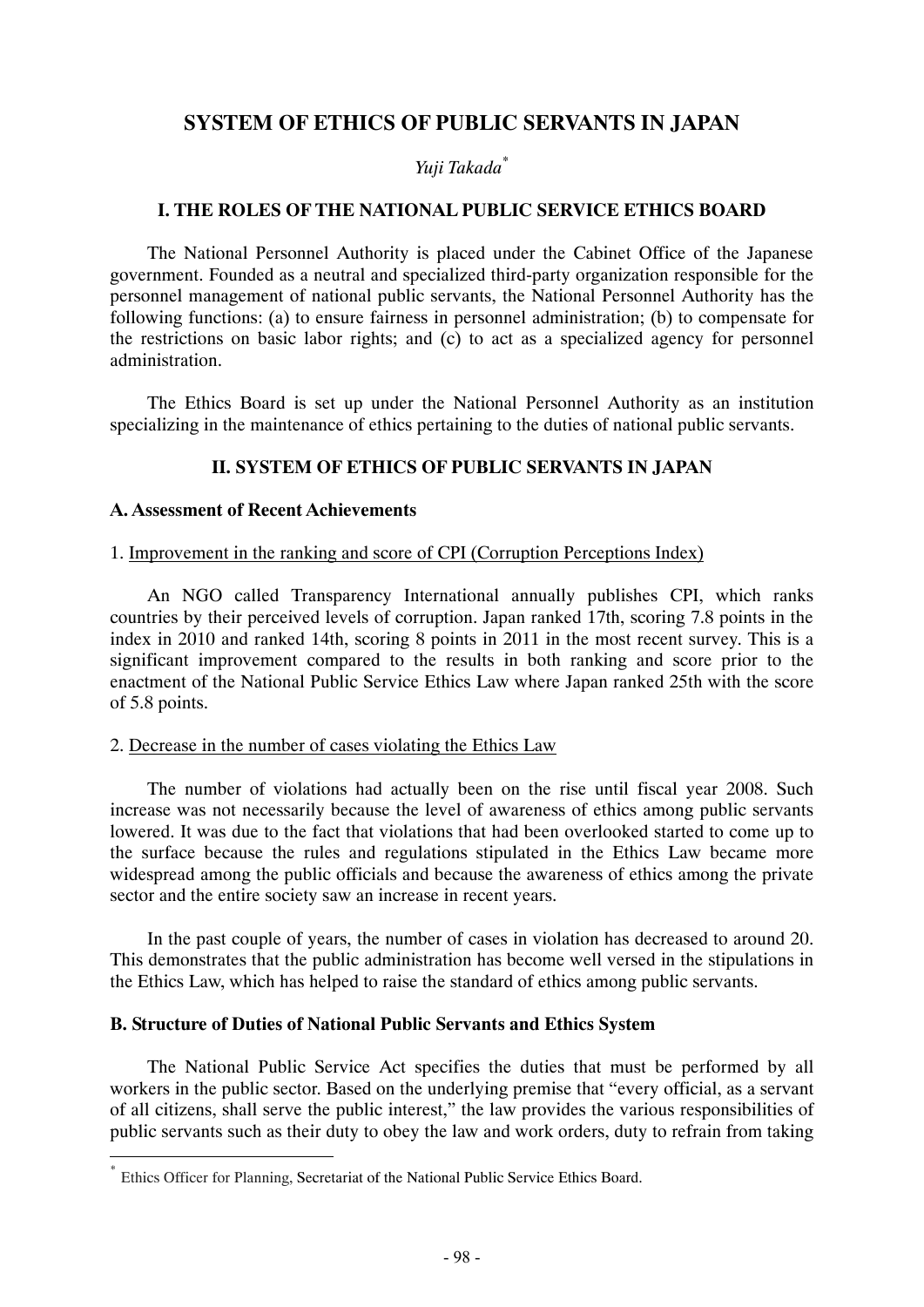labor dispute actions or any socially irresponsible actions, duty of confidentiality and the obligation to give undivided attention to duty.

The National Public Service Ethics Law is actually deeply connected to such duties of public servants.

Usually the term public service ethics is used in a broad sense referring to the general "behavior and attitude called for by a public servant." However, the Ethics Law is positioned partly as a guideline that provides the minimum standards of the service rules that shall be followed by the officials. This is because its primary purpose is to prevent cozy ties between public servants and business entities by regulating donations and wining and dining by interested parties.

The underlying reason for this positioning is that when this law was enacted, there was a lot of discussion as to whether it was appropriate to create a law to regulate "ethics," whose values are tied to emotions. There were concerns that such law could infringe the freedom of thought and conscience protected by the constitution. In addition, the primary focus of the law was to prevent bribery and other misconduct.

# **C. Background to the Enactment of the Ethics Law**

The administration in the mid-90s was plagued by scandals by high government officials. One of the most scandalous cases was the arrest of a bureaucrat of the then Ministry of Health and Welfare on bribery charges. He was accused for accepting monetary compensation from the head of a social welfare corporation in exchange for favorable arrangements with regard to the grant of subsidy. A few other senior officials also received disciplinary punishment for repeatedly being treated in exchange for favors.

This scandal prompted the Administrative Vice-Ministers' Conference in 1996 to reach an agreement to formulate the code of ethics for public officials and have each ministry and government office draw it up as an order or an internal rule.

However, shortly after this incident, another case of serious misconduct occurred in 1998. This time it was the financial scandal involving the Ministry of Finance. The head of the financial inspection department and others were arrested on charges of receiving unlawful corporate entertainment in exchange for favors such as informing of the inspection dates beforehand. More than 100 public officials were subject to punishment for receiving lavish wining and dining from financial institutions, etc.

The repeated scandals made it clear that it was not rational to have confidence in the self-cleansing mechanism of the bureaucrats. This triggered the movement to legally stipulate the code of ethics of public servants. The National Public Service Ethics Law was established on August 13, 1999 and was put into effect in April 2000. This law is distinctive in the sense that it is lawmaker-initiated legislation and that it won a unanimous vote among all political parties.

The development of the Ethics Law has involved such a scandalous and dishonorable course for government employees. We as public servants should always bear that in mind and continue to have a sense of crisis.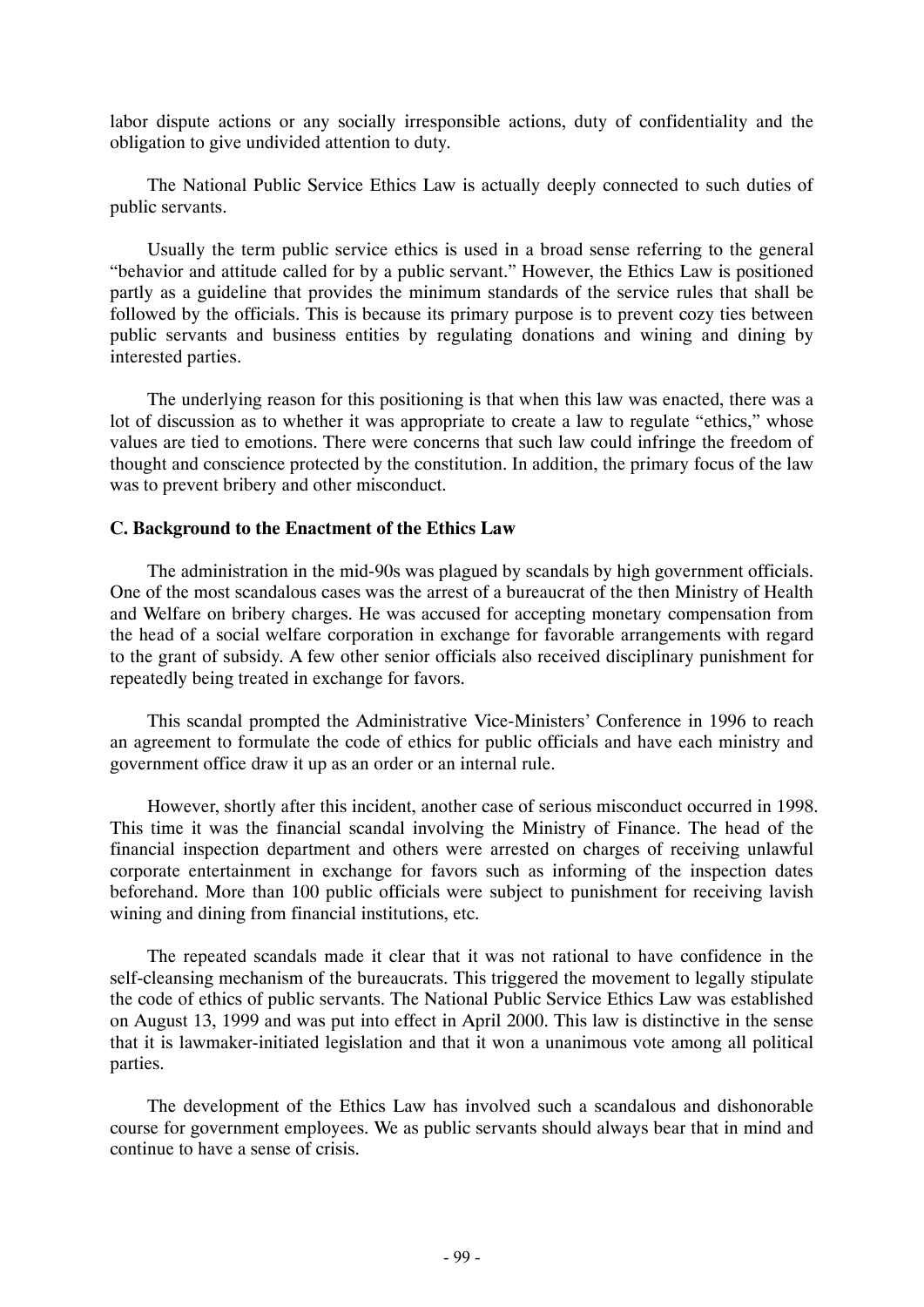#### **D. Framework of the System of Ethics of Public Servants**

Within the Ethics Law and Ethics Regulation, there is the Code of Ethical Conduct, which stipulates the standards for proper behavior of public servants. There are two pillars that provide the basis for more specific guidelines: "Rules of Conduct" and "Rules of Reporting."

The Ethics Board has been set up to implement such rules. Whoever is in the position equivalent to that of the administrative vice-minister assumes the role of Ethics Officer in each ministry and government office.

The Ethics Board is a collegial body consisting of four members including the President. The members either come from a legal, financial or academic circle or have worked in a labor organization. Within its organization, the Ethics Board has a Secretariat, which currently consists of 14 staff members.

The National Public Service Ethics Board has various authorities pertaining to the maintenance of ethics among national public service officials. The authorities and responsibilities include:

- ${\rm O}$  Comprehensive planning and coordination of training programs for maintaining ethics of public officials; and
- $\circ$  Investigation of cases in violation of the Ethics Law, instructions on investigations in disciplinary proceedings and approval of disciplinary measures.

# **E. Code of Ethical Conduct**

The Code of Ethical Conduct provides the guidelines for public servants to behave in an ethical manner.

The code is comprised of five points: (a) public servants shall remember that they are servants of all citizens and always engage in their duties with fairness; (b) public servants shall not abuse their duties and authorities for personal gain; (c) public servants shall not take any actions resulting in public suspicion or distrust; (d) public servants shall exert their utmost efforts in performing their duties; and (e) public servants shall always behave while bearing in mind that their actions, even while off duty, may influence the public trust.

#### **F. Rules of Conduct**

"Rules of Conduct" has two parts: "prohibited actions involving an interested party" and "other prohibited actions."

Since the Ethics Law was formulated due to the scandals of public officials becoming too cozy with business entities with special interests, the actions prohibited in the regulations for ethics primarily apply to those considered inappropriate between public servants and interested parties.

Interested parties refer to parties that may directly benefit or be penalized through the public servants' duties involving permission/authorization, on-site inspections and contracts.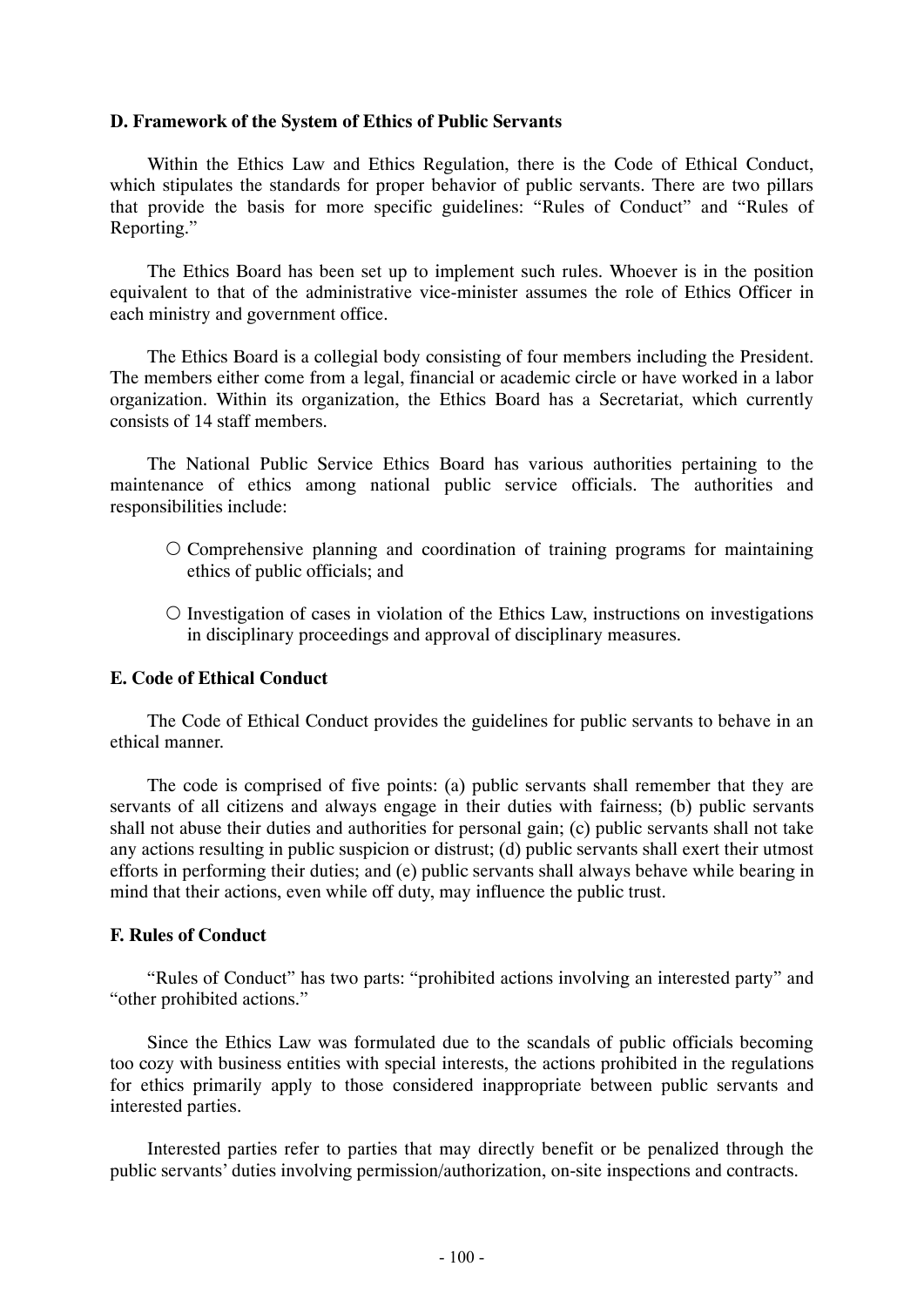To be specific, "prohibited actions involving an interested party" include the following:

- ${\circ}$  To receive gifts;
- ${\circ}$  To receive wining and dining; and
- ${\circ}$  To rent goods and receive services free of charge.

As an exception, "to receive widely distributed marketing materials" is not considered as a prohibited action.

"Other prohibited actions" include the following:

- ${\circ}$  To receive excessive wining and dining reasonably deemed inappropriate under socially accepted conventions; and
- ${\circ}$  To engage in an organized violating act such as section chief and other management-level staff letting the wrongdoings of his/her subordinate pass.

# **G. Rules of Reporting**

The other pillar in the Ethics Law is the "Rules of Reporting." There are three reporting systems:

- (a) reporting on the donations received from business entities and other parties;
- (b) reporting on the dealings in the stock market during the year; and
- (c) reporting on the income earned during the year.

All of these rules have been introduced in order to ensure the transparency regarding the officials' contact with business entities and to check whether there was an act of receiving inappropriate donations or compensations from interested parties.

The Ethics Board reviews the copies of various reports submitted by the heads of each ministry and government office.

# **H. Investigations of Cases Suspected to be Violating the Ethics Law and Disciplinary Measures**

Before the Ethics Law was in effect, the disciplinary measures were decided based on the discretion of each ministry and government office. There were many criticisms that the punishment was too light and that the public servants were extremely lenient on their fellow workers.

Therefore, the cases suspected to be in violation of the Ethics Law are thoroughly investigated and the subsequent disciplinary measures are strictly enforced.

To be more specific, the mechanism is set up so that the Ethics Board would be deeply involved in the process. For example, it is required to report the investigation results to the Ethics Board and to obtain the approval of the Board in determining the penalties.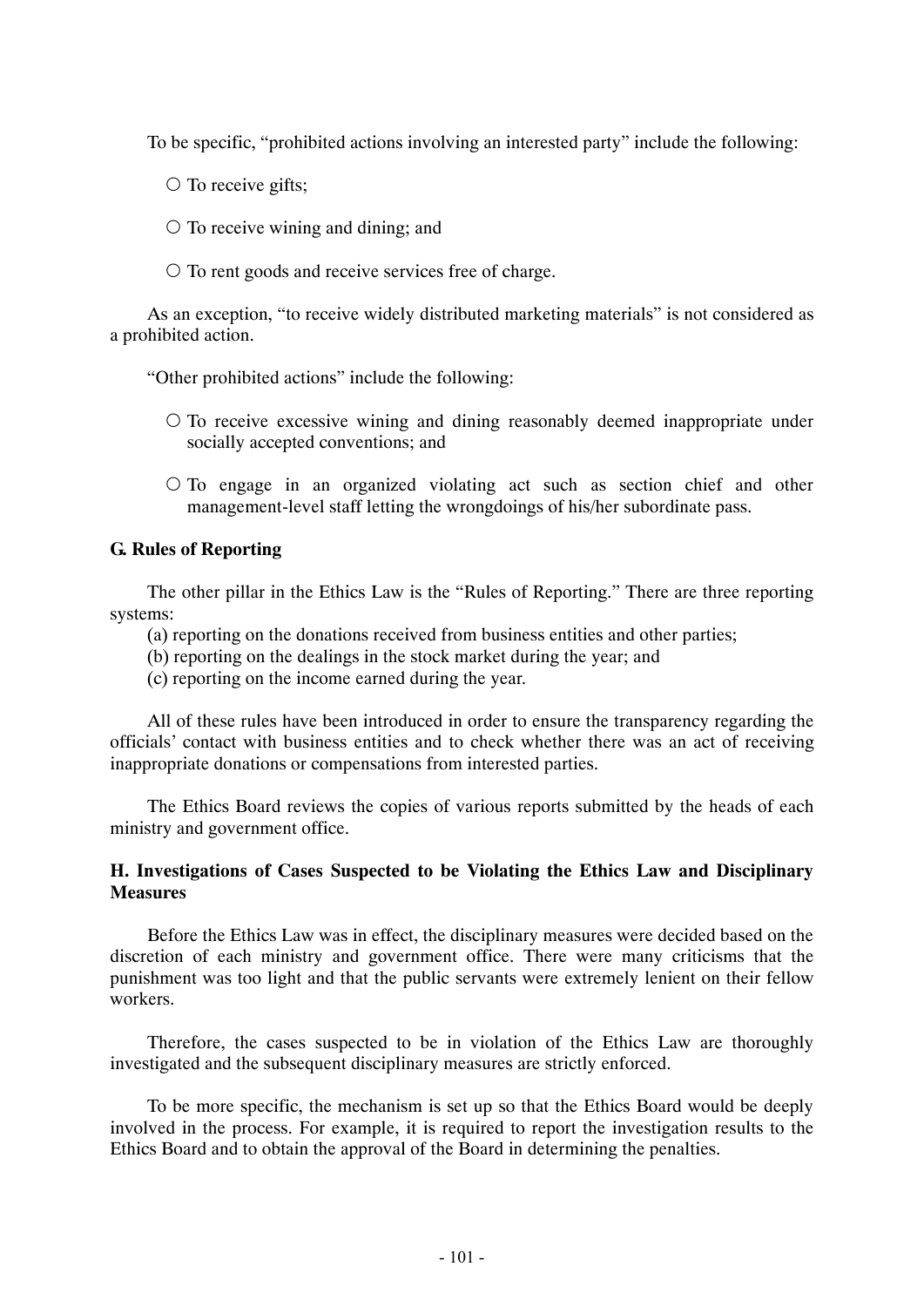#### **I. Disciplinary Measures for Violating the Ethics Law**

Any violations of the Ethics Law and Ethics Regulation are subject to disciplinary measures whose criteria are defined in the Rules of the National Personnel Authority (22-1).

#### **III. EFFORTS TO ENFORCE THE RULES**

Regulations similar to the Ethics Law exist outside of Japan. Then why is it that scandals and misconduct by public servants have shown a drastic decrease particularly in Japan?

The Ethics Board carries out various measures to enforce the existing rules.

#### **A. Training and Educational Activities**

More than a dozen of training workshops each year hosted by the Ethics Board are carried out in major cities all over Japan.

In addition, the Ethics Board places great emphasis on developing training materials, such as PowerPoint slides for explaining the system and DVDs for case studies, to fully support the ethics training workshops carried out by ministries and government offices. The DVDs for case studies in particular have received favorable reviews as specific cases are presented in an easy-to-understand dramatized form.

There are somewhere between 100,000 to 200,000 people a year who participate in the ethics training workshops held by ministries and government offices. This translates to one or two persons out of every three national public officials in regular government service receiving some sort of training pertaining to ethics every year.

In addition, the Ethics Board displays posters, distributes leaflets, organizes lectures and engages in various other activities particularly during the week between December 1 and 7, which is designated as Ethics Week to increase awareness of ethics among public servants.

Since emphasis is placed on the role of top officials, Ethics Officers are required to send out emails to all staff in their team to raise their consciousness towards ethics.

Furthermore, the Ethics Board actively engages in activities to educate those outside of the government by preparing a variety of brochures to improve the understanding of private businesses and other parties that deal with the public sector.

#### **B. Responses after Misconduct Takes Place**

It is not possible to undo what has already been done. Therefore, it is crucial to take steps to minimize the damage as much as possible after misconduct takes place.

If it takes too much time to determine the disciplinary measures, people may think that there is still something else that has not come to the surface. Also, if the punishment is too light, the organization's self-cleansing mechanism may be put to question.

On the basis of such facts, the Ethics Board strives to coordinate with ministries and government offices to promptly carry out investigations and strictly enforce disciplinary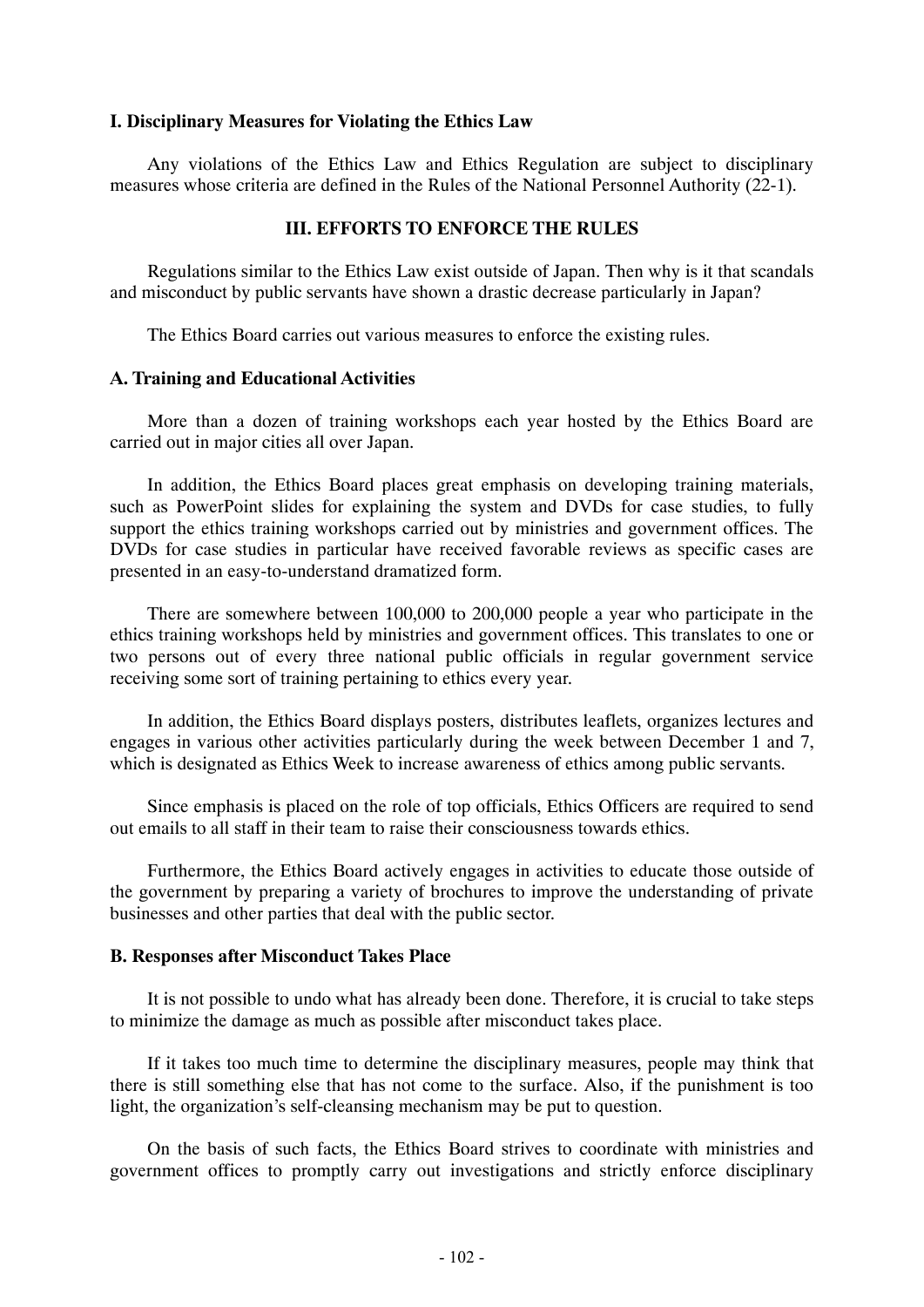measures.

#### **C. Enhancing and Reinforcing the System to Maintain Ethics**

One of the projects that the Ethics Board is currently focusing on is the establishment of an internal reporting system. Reports from the inside enable early detection and make it possible to take preemptive measures against suspicious cases, contributing to the prevention of misconduct. It is important to change the workers' mindset so they realize that reporting misconduct is vital for the sake of the organization and that it is their obligation to do so.

It is also essential to make sure that whoever informs of the misconduct does not suffer any consequences. The informer may experience inconvenience by just revealing his or her name, let alone end up feeling awkward in the organization. It is necessary to be considerate of the informer by keeping the identity unknown after the first contact if the name was revealed and also being open to anonymous reports.

Currently, all ministries and government offices have set up contacts for internal reporting. The issue at hand will be how to fully make use of the system so all workers do not feel hesitant to utilize it when needed.

#### **IV. CURRENT ISSUES**

Every year the Ethics Board conducts a questionnaire survey that targets the general public as well as public servants to examine the current state of ethics among public officials.

The results show that the public at large tends to be most critical of the ethical standards of national public servants while the public servants themselves are the least critical.

This demonstrates the fact that the consciousness level of public servants is not at the level that fulfills the standards required by the citizens, which is quite problematic.

#### **V. FUTURE AGENDA**

It has been over 10 years since the Ethics Law was put into effect. It can be said that the rules specified in the law to be followed by national public servants are becoming widely known and fairly well-established.

However, it is undeniable that there is a large discrepancy between the situation perceived by public servants and the reality seen through the eyes of the general public. Therefore, in order to address this issue, the main focus of future efforts is to be placed on the following three areas in the next 10 years.

#### **A. Developing the Ethical Mindset of Public Servants**

Merely providing the knowledge is not going to be sufficient from now on. It is becoming more and more important to help public servants develop their ethical mindset to one that encompasses the behavior, attitude and work ethics that are more appropriate for someone serving the public.